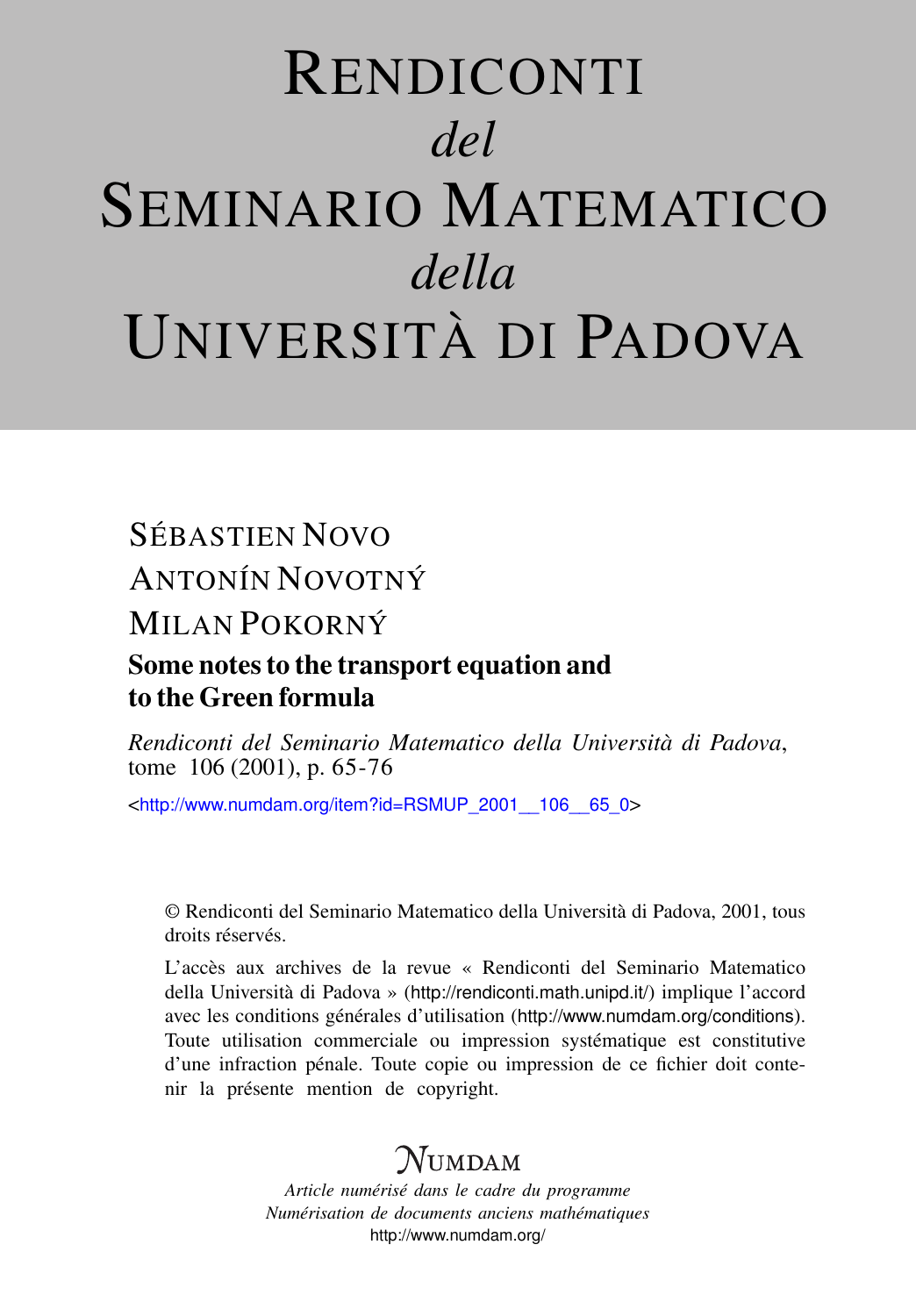## Some Notes to the Transport Equation and to the Green Formula.

SÉBASTIEN NOVO (\*) - ANTONÍN NOVOTNÝ (\*) - MILAN POKORNÝ (\*\*)

ABSTRACT - In the paper [3] the authors claim that in order to obtain a particular form of the Green formula for  $p = 2$  it is necessary to use the uniqueness result for the steady transport equation. Our aim is to generalize these results for  $p \in (1, \infty)$  and show the Green formula without the use of the steady transport equation. As a consequence we get the density of smooth functions with compact support in the space  $X_{\mathbf{u}}^{p, p}(\Omega)$  defined below.

#### 0. Introduction.

In the recent paper by V. Girault and L. R. Scott [3] the authors considered the system of equations describing the flow of the second grade fluid. Among others, they studied in detail the transport equation and showed the formula

$$
\int_{\Omega} (\boldsymbol{u} \cdot \nabla \varrho) \, \varrho \, \mathrm{d} \mathbf{x} = 0
$$

under relatively weak assumptions — the bounded domain  $\Omega \in C^{0,1}$ ,

(\*) Indirizzo degli AA.: Université de Toulon et du Var, Laboratoire A.N.A.M., B.P. 132, 83957 La Garde-Toulon, France. E-mail: novo@univ-tln.fr; novotny@univ-tln.fr

(\*\*) Indirizzo dell'A.: Mathematical Institute of the Charles University, Sokolovska 83, 18675 Praha, Czech Republic. E-mail: pokorny@karlin.mff.cuni.cz

Supported by the Grant Agency of the Czech Republic (grant No. 201/00/0768) and by the Council of the Czech Government (project No. J 14/98:153100011. )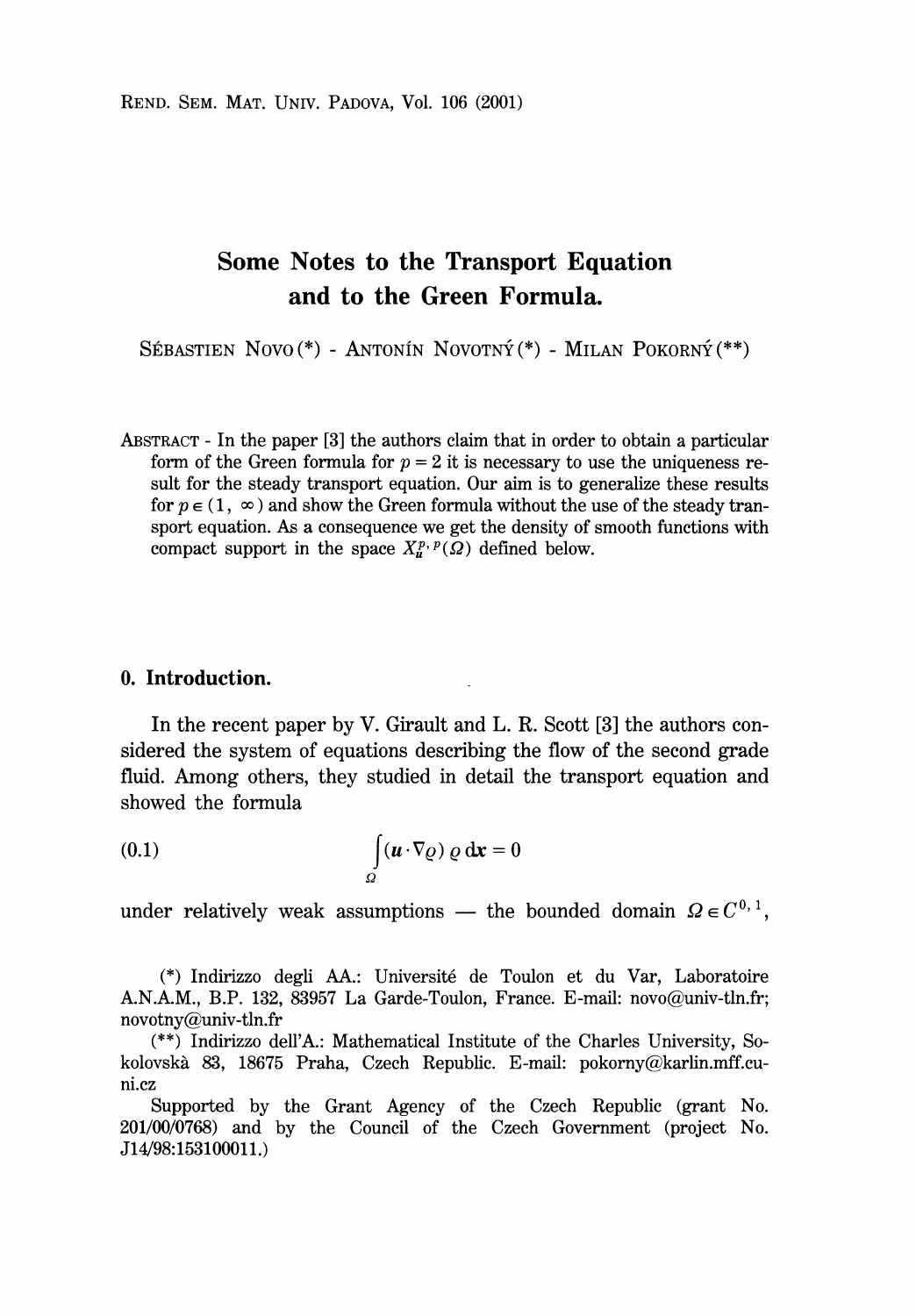$u \in W^{1,2}(\Omega)$  with div  $u = 0$ ,  $u \cdot n = 0$  at  $\partial \Omega$  in the trace sense, and  $\rho \in$  $\in L^2(\Omega)$  with  $\mathbf{u} \cdot \nabla \varrho \in L^2(\Omega)$ . Nonetheless, the technique used in [3] seems rather complicated. First, the authors proved a weak version of the Friedrichs lemma using the regularization technique presented in [5]; this technique enables to prove the Friedrichs lemma up to the boundary for  $\Omega$  only Lipschitz-continuous domain. Then they established unique solvability of the transport equation

$$
\lambda \varrho + \mathbf{u} \cdot \nabla \varrho = f \quad \text{in } \Omega
$$

in  $L^2(\Omega)$  for u and  $\Omega$  as above. Finally, using this result, they proved the Green formula (0.1). It seems to be more natural to prove firstly the Green formula and then to get the unique solvability of problem (0.2). This is the first goal of this note. The second aim is to generalize formula (0.1) for  $p \neq 2$ , i.e. we will show that

(0.3) 
$$
\int_{\Omega} (\boldsymbol{u} \cdot \nabla \varrho) | \varrho |^{p-2} \varrho \, \mathrm{d} \mathbf{x} = -\frac{1}{p} \int_{\Omega} \mathrm{div} \, \boldsymbol{u} | \varrho |^{p} \, \mathrm{d} \mathbf{x}
$$

for  $u \in W^{1,p'}(\Omega)$ , div  $u \in L^{\infty}(\Omega)$ ,  $u \cdot n = 0$  at  $\partial \Omega$ ,  $\rho$  and  $u \cdot \nabla \rho \in L^p(\Omega)$ ,  $1 < p < \infty$ .

To this aim we first mention the general version of the Friedrichs lemma and then by means of it and by means of standard density argument we prove formula (0.3). Further, as an application, we easily obtain existence and uniqueness of the solution to the transport equation (0.2) and finally the main density result (see Theorem 2.2).

#### 1. Friedrichs' lemma and its consequences.

The following part is only a slight generalization of the results presented in [3]. For the readers convenience we repeat here the main ideas; the proofs can be easily reproduced from [3] with [2]. First we recall the following useful property of Lipschitz-continuous domains

LEMMA 1.1. Let  $\Omega \in C^{0,1}$  be a bounded domain of  $\mathbb{R}^N$ ; then  $\Omega$  has a finite open covering

$$
\overline{\Omega}\subset \bigcup_{r=1}^m \mathcal{O}_r
$$

with the following property. For all  $r, 1 \le r \le m$ , there exists a nonzero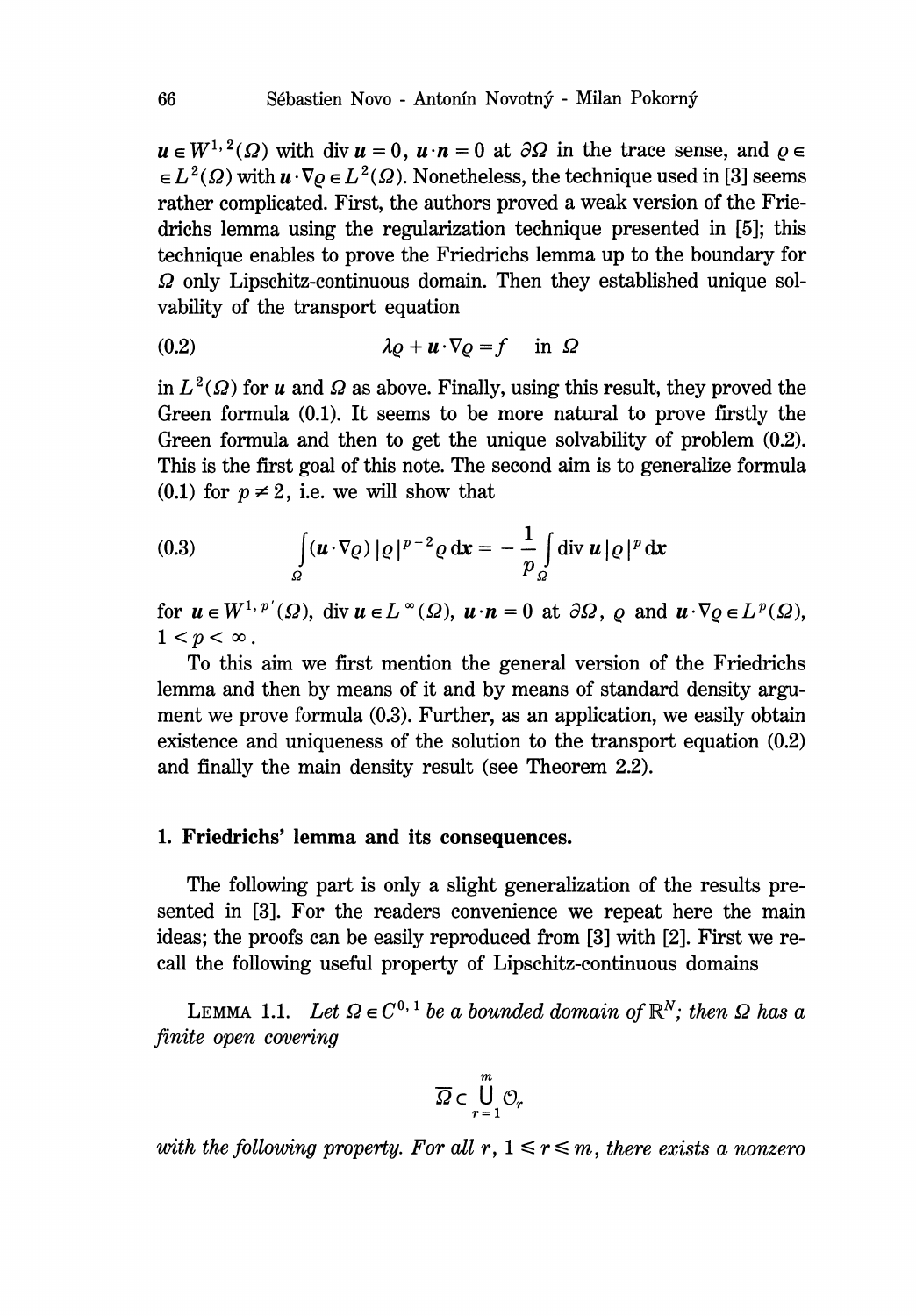vector  $t_r \in \mathbb{R}^N$  and a number  $\delta_r > 0$  such that for all  $0 \leq \varepsilon \leq 1$  and all  $x \in \overline{\Omega} \cap \mathcal{O}_r$ 

$$
B(\mathbf{x};\,\varepsilon\delta_{r})+\varepsilon\mathbf{t}_{r}\in\Omega\;,
$$

where  $B(x; \sigma)$  denotes the ball centered at x with radius  $\sigma$ .

PROOF. See [3].

Next we want to generalize Lemma 3.2 from [3]; recall that the main idea is taken from that paper. By  $\omega_r$  we denote the standard mollifier with support in  $B(0; \delta_r)$ , i.e.  $\omega_r \in O(\mathbb{R}^N)$ ,  $0 \leq \omega_r \leq 1$  in  $\mathbb{R}^N$  and

$$
\int\limits_{\mathbf{R}^N}\omega_r\,\mathrm{d}\mathbf{x}=\int\limits_{B(0;\,\delta_r)}\omega_r\,\mathrm{d}\mathbf{x}=1\ .
$$

Further, for any  $\varepsilon \in (0, 1]$  we put

$$
\omega_r^{\varepsilon} = \frac{1}{\varepsilon^N} \omega_r \bigg( \frac{x}{\varepsilon} + t_r \bigg).
$$

Now we define for the function  $\rho$  the mollification

 $\mathbf{r}$ 

$$
(\varrho * \omega_r^{\varepsilon})(x) = \int\limits_{B(0;\,\delta_r)} \varrho(x - \varepsilon(y - t_r)) \omega_r(y) \, \mathrm{d}y.
$$

Evidently, the mollification is well defined for any  $\mathbf{x} \in \Omega_r = \overline{\Omega} \cap \mathcal{O}_r$  for  $\rho$ locally integrable over  $\Omega$ . Moreover, for any  $p \in (1, \infty)$ 

$$
\|\varrho*\omega_r^{\varepsilon}\|_{L^p(\Omega_r)} \leq C(p) \|\varrho\|_{L^p(\Omega)}.
$$

Now we have

LEMMA 1.2. Let  $\Omega \in C^{0,1}$  be a bounded domain of  $\mathbb{R}^N$ . Further, let  $u \in W^{1, q}(\Omega)$ ,  $\rho \in L^p(\Omega)$  and let  $q \geq p'$ , where p' denotes the Hölder conjugate of  $p$ . Then there exists a constant C independent of  $\varrho$  and  $\boldsymbol{u}$  such that for all r,  $1 \le r \le m$  and all  $\varepsilon \in (0, 1]$  we have

$$
\|\boldsymbol{u}\cdot\nabla(\varrho*\omega_r^\varepsilon)-(\boldsymbol{u}\cdot\nabla\varrho)*\omega_r^\varepsilon\|_{L^s(\Omega_r)}\leq C\|\nabla\boldsymbol{u}\|_{L^q(\Omega)}\|\varrho\|_{L^p(\Omega)},
$$

where  $\frac{1}{s} = \frac{1}{p} + \frac{1}{q}$ .

PROOF. The proof can be done combining the ideas from [3] with the technique from [2].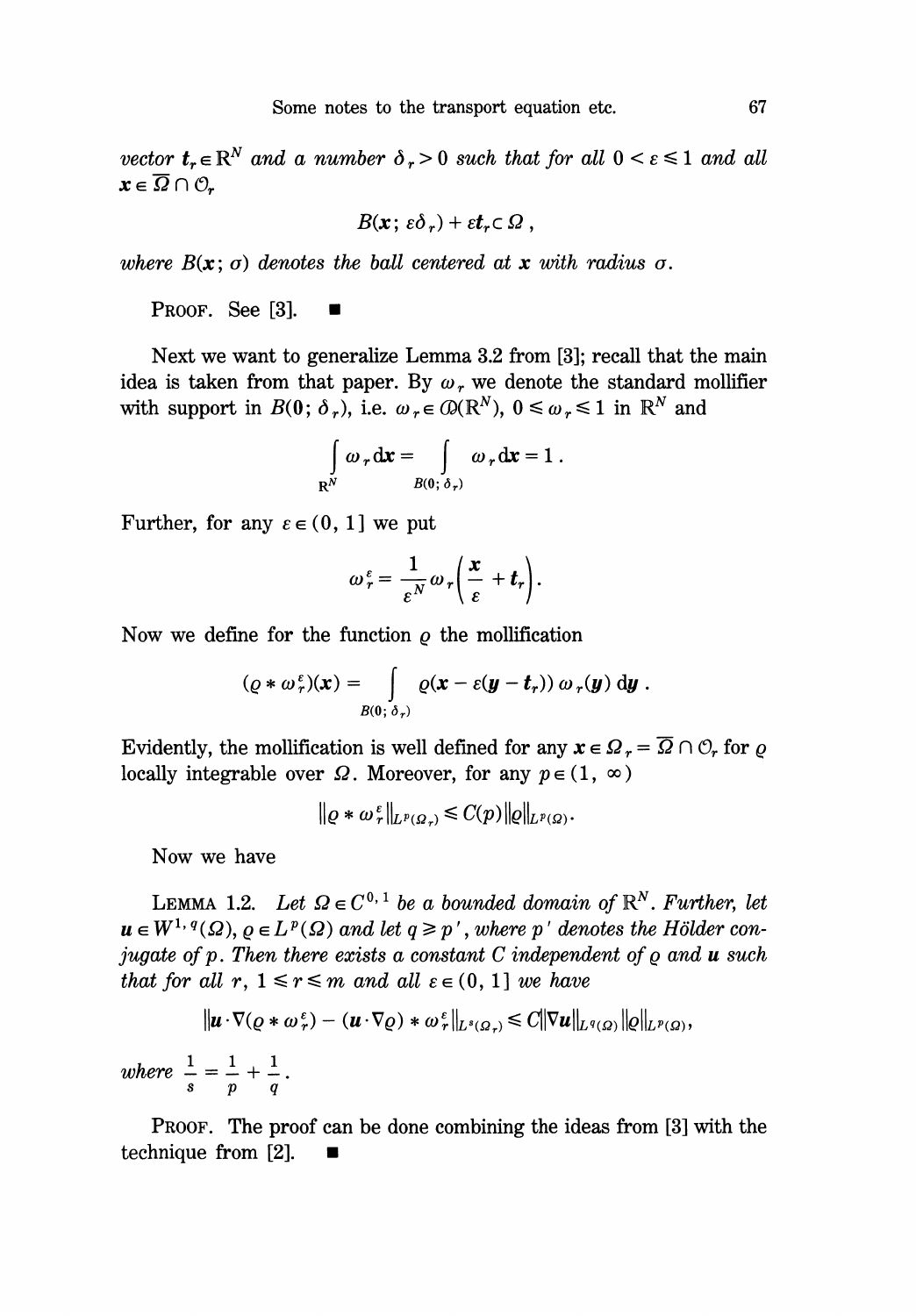COROLLARY 1.1. Under the assumptions of Lemma 1.2 we have for all  $1 \leq r \leq m$ 

$$
\lim_{\varepsilon\to 0} \|\boldsymbol{u}\cdot\nabla(\varrho*\omega_r^{\varepsilon})-(\boldsymbol{u}\cdot\nabla\varrho)*\omega_r^{\varepsilon}\|_{L^s(\Omega_r)}=0.
$$

PROOF. The proof can be done by analogy with the proof of Corollary 3.3 in [3], using the standard density property.

THEOREM 1.1. Let  $\Omega \in C^{0,1}$  be a bounded domain of  $\mathbb{R}^N$  and let  $u \in$  $\in W^{1, q}(\Omega)$ ,  $1 < q < \infty$ . Let  $\rho \in L^p(\Omega)$ ,  $1 < p < \infty$  be such that the distribution  $\boldsymbol{u} \cdot \nabla \varrho \in L^s(\Omega)$ ,  $\frac{1}{s} = \frac{1}{n} + \frac{1}{q}$ . Then there exists a sequence  $\{\varrho_k\}_{k=1}^{\infty}$ of functions from  $C^{\infty}(\overline{\Omega})$  such that

$$
\varrho_k \to \varrho
$$
 in  $L^p(\Omega)$ ,  $\mathbf{u} \cdot \nabla \varrho_k \to \mathbf{u} \cdot \nabla \varrho$  in  $L^s(\Omega)$ .

PROOF. Using the partition of unity, it is a direct consequence of the results stated above.

Note that although we discussed up to now the situation when  $\Omega$  is bounded, the same result (with  $\varrho_k \in C_0^\infty(\overline{\Omega})$ ) holds also for  $\Omega$  unbounded. We namely apply the procedure as above on  $\varrho\eta_R$  with  $\eta_R$  being a properly chosen cut-off function with support in  $B(0; 2R)$ .

REMARK 1.1. Theorem 1.1 claims that smooth functions up to the boundary with bounded support are dense in

$$
X_{\mathbf{u}}^{p,\,s}(\Omega)=\left\{\varrho\in L^{\,p}(\Omega);\,\mathbf{u}\cdot\nabla\varrho\in L^{\,s}(\Omega)\right\},\qquad\mathbf{u}\in W^{1,\,q}(\Omega)\,.
$$

Up to now, we did not have to use the assumption that  $\mathbf{u} \cdot \mathbf{n} = 0$ on  $\partial\Omega$  and any better regularity of div u. Next we come to the proof of Green's formula (0.3). Let  $\rho \in X_n^{p, p}(\Omega)$  with  $u \in W^{1, p'}(\Omega)$ , div  $u \in L^{\infty}(\Omega)$  and  $u \cdot n = 0$  at  $\partial \Omega$ . We want to show that

(1.1) 
$$
\int_{\Omega} (\boldsymbol{u} \cdot \nabla \varrho) | \varrho |^{p-2} \varrho \, \mathrm{d} \mathbf{x} = -\frac{1}{p} \int_{\Omega} \mathrm{div} \, \boldsymbol{u} | \varrho |^{p} \, \mathrm{d} \mathbf{x}.
$$

Note that for  $\eta \in W^{1, \infty}(\Omega)$  the formula

$$
\int_{\Omega} (\boldsymbol{u} \cdot \nabla \varrho) \, \eta \, \mathrm{d} \mathbf{x} = -\int_{\Omega} \mathrm{div} \, \boldsymbol{u} \varrho \eta \, \mathrm{d} \mathbf{x} - \int_{\Omega} (\boldsymbol{u} \cdot \nabla \eta) \, \varrho \, \mathrm{d} \mathbf{x}
$$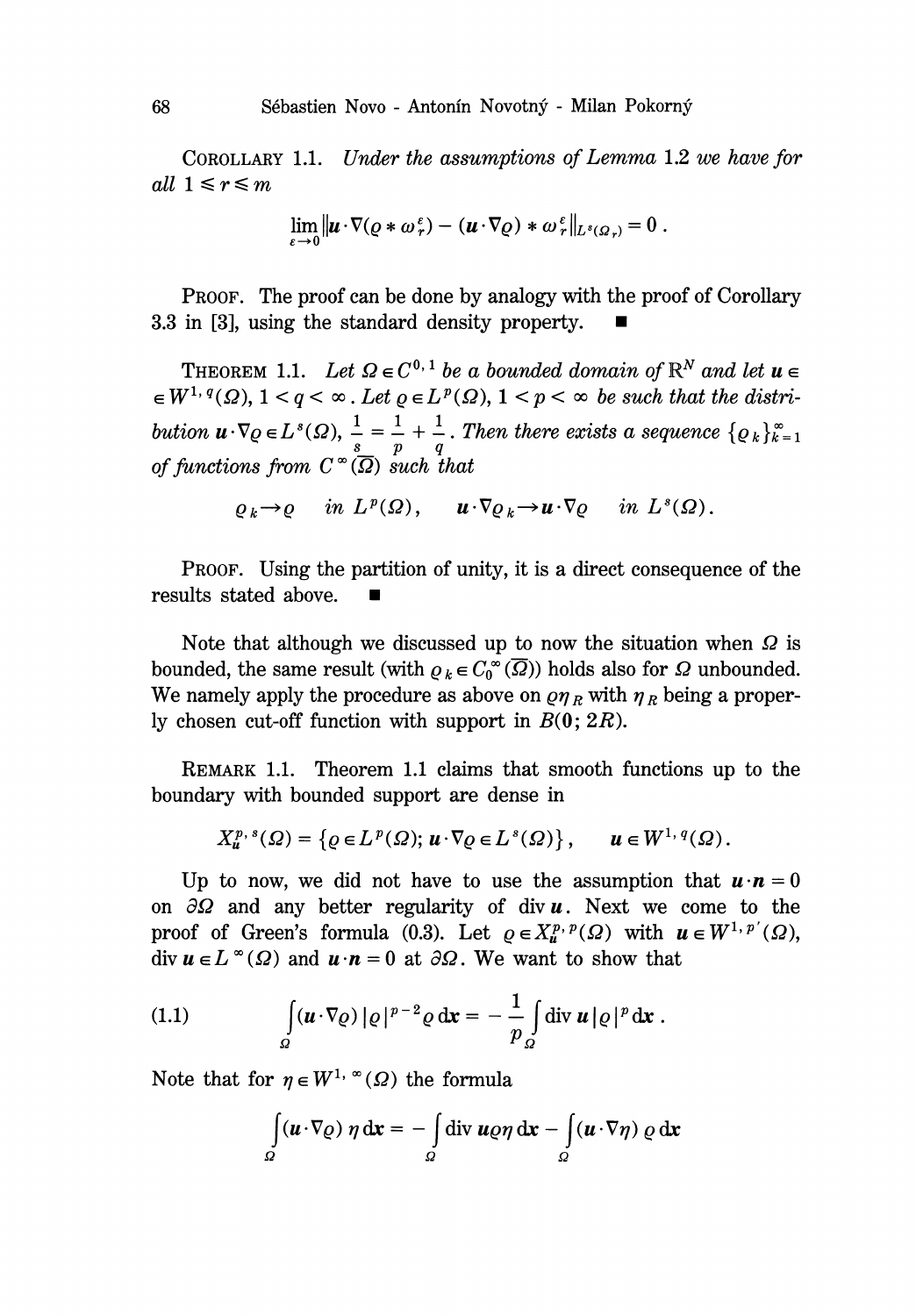holds true without the additional assumption on regularity of div $\boldsymbol{u}$ . The proof follows directly from Remark 1.1.

The main difficulty in showing Green' formula (1.1) is connected with the fact that the trace of  $\mathbf{u} \cdot \mathbf{n} |\varrho|^p$  is generally not defined and Theorem 1.1 gives us the convergence of  $\mathbf{u} \cdot \nabla \varrho_k$  only in  $L^1(\Omega)$ .

Nevertheless, we have

THEOREM 1.2. Let  $\Omega \in C^{0,1}$  be a bounded domain of  $\mathbb{R}^N$  and  $1 < p < \infty$ . Let  $\rho \in X_n^{p,\,p}(\Omega)$ , where  $u \in W^{1,\,p'}(\Omega)$ , div  $u \in L^{\infty}(\Omega)$  and  $u \cdot$  $\cdot$ **n** = 0 on  $\partial\Omega$  in the trace sense. Then (1.1) holds true.

PROOF. Let  $\rho_k$  denotes the sequence constructed in Theorem 1.1, i.e.  $\rho_k \rightarrow \rho$  in  $L^p(\Omega)$  and  $\mathbf{u} \cdot \nabla \rho_k \rightarrow \mathbf{u} \cdot \nabla \rho$  in  $L^1(\Omega)$ . Let  $\delta > 0$ . Then we have

$$
(1.2) \quad \int_{\Omega} \boldsymbol{u} \cdot \nabla_{Q_k} \frac{|\varrho_k|^{p-2} \varrho_k}{1+\delta |\varrho_k|^{p-1}} d\mathbf{x} = \int_{\partial \Omega} \boldsymbol{u} \cdot \boldsymbol{n} \frac{|\varrho_k|^{p}}{1+\delta |\varrho_k|^{p-1}} d\sigma
$$

$$
- \int_{\Omega} \operatorname{div} \boldsymbol{u} \frac{|\varrho_k|^{p}}{1+\delta |\varrho_k|^{p-1}} d\mathbf{x} - (p-1) \int_{\Omega} \boldsymbol{u} \cdot \nabla_{Q_k} \frac{|\varrho_k|^{p-2} \varrho_k}{1+\delta |\varrho_k|^{p-1}} d\mathbf{x} +
$$

$$
+ (p-1) \int_{\Omega} \delta \boldsymbol{u} \cdot \nabla_{Q_k} \frac{|\varrho_k|^{2p-3} \varrho_k}{(1+\delta |\varrho_k|^{p-1})^2} d\mathbf{x}.
$$

Then, since  $q_k$  is smooth, the boundary term is zero and our aim is to pass with k to  $\infty$  and with  $\delta$  to zero. Formally we get the desired equality (1.1). Nevertheless, we must do the limiting passages in the right order, first with k then with  $\delta$ .

Now

$$
\lim_{k \to \infty} \int_{\Omega} \boldsymbol{u} \cdot \nabla \varrho_k \, \frac{|\varrho_k|^{p-2} \varrho_k}{1 + \delta |\varrho_k|^{p-1}} \, \mathrm{d} \boldsymbol{x} = \lim_{k \to \infty} \int_{\Omega} (\boldsymbol{u} \cdot \nabla \varrho_k - \boldsymbol{u} \cdot \nabla \varrho) \, \frac{|\varrho_k|^{p-2} \varrho_k}{1 + \delta |\varrho_k|^{p-1}} \, \mathrm{d} \boldsymbol{x}
$$
\n
$$
+ \lim_{k \to \infty} \int_{\Omega} \boldsymbol{u} \cdot \nabla \varrho \left[ \frac{|\varrho_k|^{p-2} \varrho_k}{1 + \delta |\varrho_k|^{p-1}} - \frac{|\varrho|^{p-2} \varrho}{1 + \delta |\varrho|^{p-1}} \right] \mathrm{d} \boldsymbol{x} + \int_{\Omega} \boldsymbol{u} \cdot \nabla \varrho \, \frac{|\varrho|^{p-2} \varrho}{1 + \delta |\varrho|^{p-1}} \, \mathrm{d} \boldsymbol{x} \, .
$$

The first term tends to zero since  $\mathbf{u} \cdot \nabla \varrho_k \to \mathbf{u} \cdot \nabla \varrho$  in  $L^1(\Omega)$  and  $\frac{|Q_k|^{p-2}Q_k}{1+\delta|Q_k|^{p-1}}$  is bounded in  $L^{\infty}(\Omega)$ , the second term tends to zero since  $\frac{|Q_k|^{p-2}Q_k}{1+\delta|Q_k|^{p-1}}$  tends to  $\frac{|Q|^{p-2}Q}{1+\delta|Q|^{p-1}}$  a.e. in  $\Omega$  and  $u \cdot \nabla Q$  is integrable.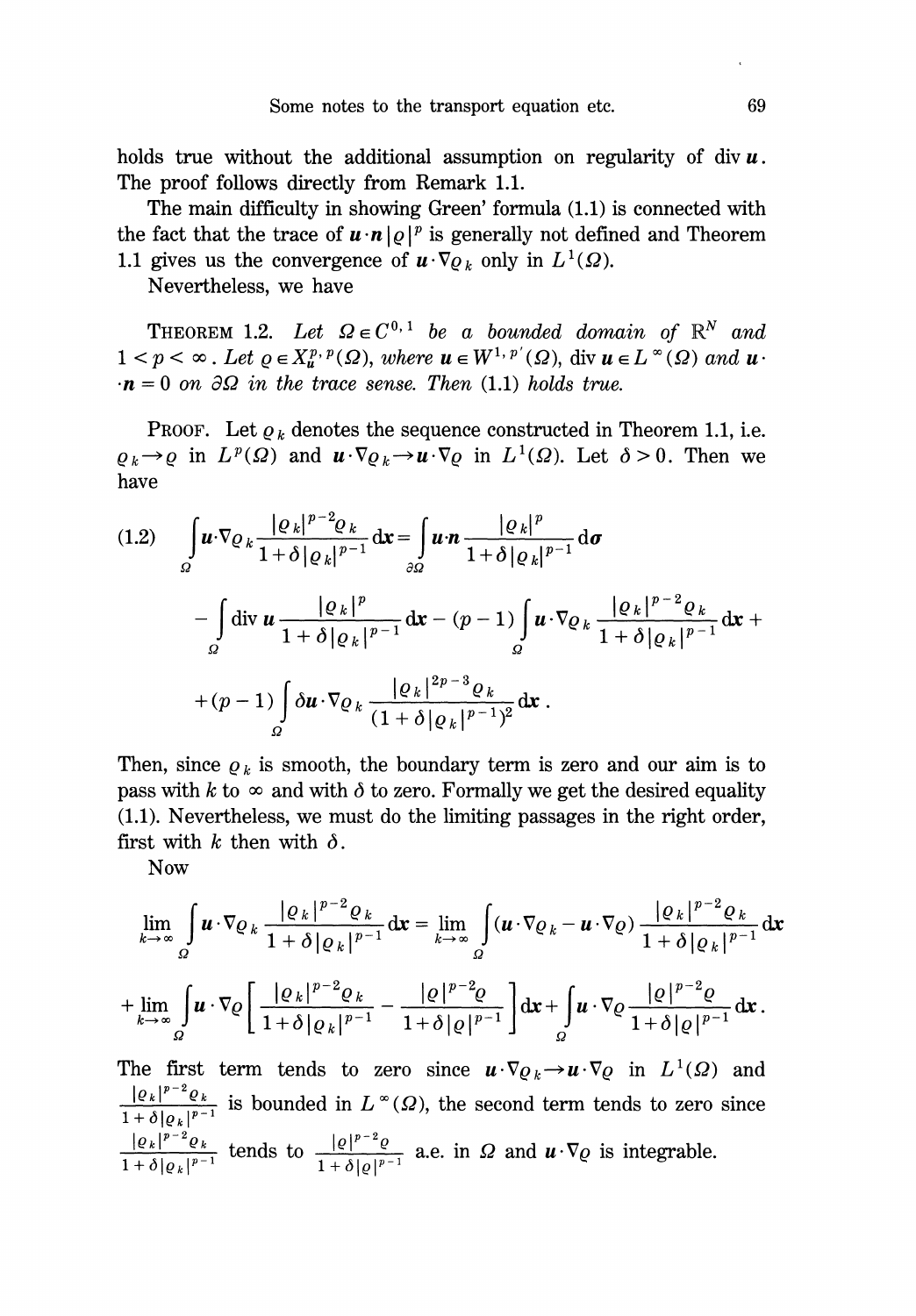Further, the term  $\mathbf{u} \cdot \nabla \varrho |\varrho|^{p-2} \varrho$  is integrable over  $\varOmega$  and we may easily pass with  $\delta$  to zero and get the desired term  $\int u \cdot \nabla \varrho |\varrho|^{p-2} \varrho dx$ .

Exactly in the same way we may treat the fourth term. Easily we also get

$$
\lim_{\delta \to 0^+} \left( \lim_{k \to \infty} \int \frac{\operatorname{div} \boldsymbol{u} |\varrho_k|^p}{1 + \delta |\varrho_k|^{p-1}} \, \mathrm{d} \mathbf{x} \right) = \int_{\Omega} \operatorname{div} \boldsymbol{u} |\varrho|^p \, \mathrm{d} \mathbf{x} .
$$

Finally

$$
\lim_{k\to\infty}\int_{\Omega}\delta\boldsymbol{u}\cdot\nabla_{Q_k}\frac{|\varrho_k|^{2p-3}\varrho_k}{(1+\delta|\varrho_k|^{p-1})^2}\mathrm{d}\boldsymbol{x}=\int_{\Omega}\boldsymbol{u}\cdot\nabla_{Q}\frac{|\varrho|^{2p-3}\varrho}{(1+\delta|\varrho|^{p-1})^2}\mathrm{d}\boldsymbol{x}.
$$

Now  $|\boldsymbol{u} \cdot \nabla \varrho| |\varrho|^{p-1}$  is integrable and  $\frac{\delta |\varrho|^{p-1}}{(1+\delta |\varrho|^{p-1})^2}$  is bounded, independently of  $\delta$ . Thus the Lebesgue dominated convergence theorem finishes the proof.

Similarly we can also show the following lemma.

LEMMA 1.3. Let  $\Omega \in C^{0,1}$  be a bounded domain of  $\mathbb{R}^N$ ,  $u \in W^{1, p}(\Omega) \cap W^{1, p'}(\Omega)$ ,  $1 < p < \infty$ , div  $u \in L^{\infty}(\Omega)$  with  $u \cdot n = 0$  at  $\partial \Omega$ in the trace sense. Let  $\rho \in X_n^{p, p}(\Omega)$  and  $\omega \in X_n^{p', p'}(\Omega)$ . Then

$$
\int_{\Omega} \varrho \boldsymbol{u} \cdot \nabla \omega \, \mathrm{d} \mathbf{x} + \int_{\Omega} \omega \boldsymbol{u} \cdot \nabla \varrho \, \mathrm{d} \mathbf{x} = - \int_{\Omega} \varrho \omega \, \mathrm{div} \, \boldsymbol{u} \, \mathrm{d} \mathbf{x}.
$$

PROOF. We take  $\omega_k \to \omega$  in  $L^{p'}(Q)$  such that  $\mathbf{u} \cdot \nabla \omega_k \to \mathbf{u} \cdot \nabla \omega$  in  $L^1(\Omega)$  and  $\varrho_k \to \varrho$  in  $L^p(\Omega)$  such that  $\mathbf{u} \cdot \nabla \varrho \to \mathbf{u} \cdot \nabla \varrho$  in  $L^1(\Omega)$ , apply the Green theorem on

$$
\int_{\Omega} \frac{\varrho_k \boldsymbol{u} \cdot \nabla \omega_k}{1 + \delta |\varrho_k| + \delta |\omega_k|} \,\mathrm{d} \mathbf{x}
$$

and pass with k to  $\infty$  and with  $\delta$  to zero.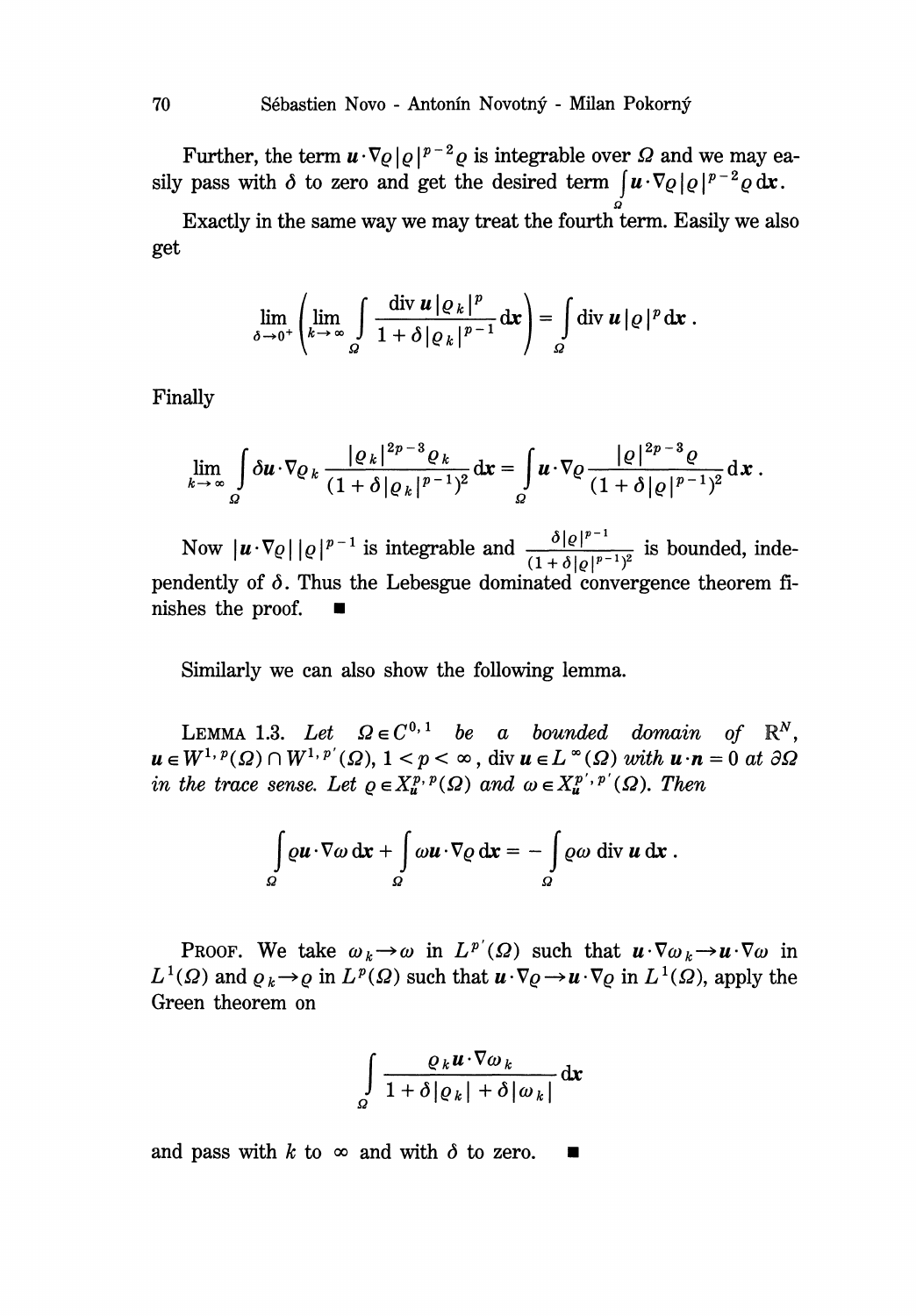### 2. Spaces  $X_{\mu}^{p, p}(\Omega)$  and their properties.

In this section we would like to show some properties of the space

$$
X^{p,\,p}_{\boldsymbol{u}}(\Omega) = \{ \varrho \in L^p(\Omega); \, \boldsymbol{u} \cdot \nabla \varrho \in L^p(\Omega) \}
$$
\n(2.1)

\n
$$
\text{with } \boldsymbol{u} \in W^{1,\,p}(\Omega) \cap W^{1,\,p'}(\Omega), \text{div } \boldsymbol{u} \in L^\infty(\Omega), \, \boldsymbol{u} \cdot \boldsymbol{n} = 0 \text{ at } \partial \Omega \, .
$$

Note that for  $p > 2$  we have to require  $u \in W^{1, p}(Q)$ , i.e. more regularity than it was necessary in order to get the Green formula. Our main goal is to show that under the assumptions (2.1) on  $u$  and for  $\Omega \in C^{0, 1}$  the space  $C_0^{\infty}(\Omega)$  is dense in  $X_{\mu}^{p, p}(\Omega)$ . The same result for  $p = 2$  was shown in [3]; note that in this case  $p = p' = 2$ .

Unlike their approach we were able to establish the Green formula without using the transport equation. Nonetheless, in what follows, we will need

THEOREM 2.1. Let  $1 < p < \infty$ ,  $f \in L^p(\Omega)$  and let  $\Omega \in C^{0,1}$  be a bounded domain of  $\mathbb{R}^N$ . Let  $\mathbf{u} \in W^{1, p'}(\Omega)$ , div  $\mathbf{u} \in L^{\infty}(\Omega)$  and  $\mathbf{u} \cdot \mathbf{n} = 0$  at  $\partial \Omega$ . Let  $\|\text{div}\mathbf{u}\|_{\infty} < p'$ . Then there exists exactly one weak solution to the transport equation

$$
(2.2) \t\t\t\t\t\t\varrho + \boldsymbol{u} \cdot \nabla \varrho + \varrho \text{ div } \boldsymbol{u} = f
$$

in  $X_{\mu}^{p,\,p}(\Omega)$ . Moreover

$$
\|\varrho\|_p \leqslant \frac{p'\, \|f\|_p}{p'\, -\, \|\text{div}\,\mathbf{u}\|_\infty}\, .
$$

PROOF. Although this result is well known (see [1], [4]), the authors usually assume the Green formula to hold; as shown above and in [3], this is for weak solution far from being evident. Now, having the Green formula, the theorem can be shown in a standard way; we e.g. add to (2.2) the strongly elliptic term  $-\varepsilon \Delta \varrho$ , establish for any  $\varepsilon > 0$  the existence of a solution  $\varrho_{\varepsilon}$  to this perturbed problem by means of the Lax-Milgram lemma and get an  $\varepsilon$  independent estimate of  $\rho_{\varepsilon}$ . Thus a weak limit  $Q$  of  $Q_{\varepsilon}$  is a weak solution to (2.2). The uniqueness now follows easily; let  $\varrho_1$  and  $\varrho_2$  be the two possibly different solutions. Then testing the diffe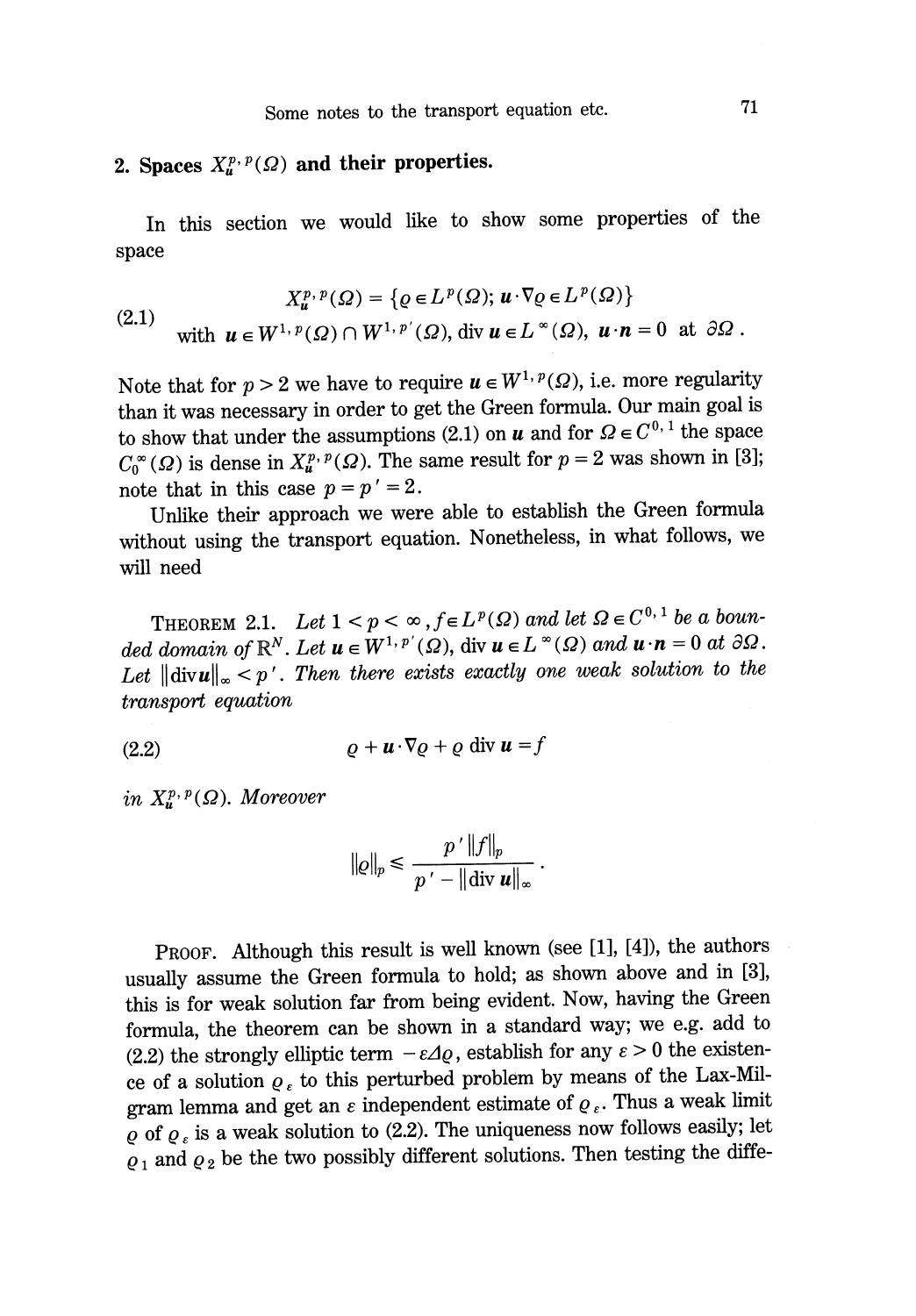rence of equations for  $\rho_1$  and  $\rho_2$  by  $|\rho_1 - \rho_2|^{p-2}(\rho_1 - \rho_2)$  yields

$$
\|\varrho_1-\varrho_2\|_p^p\bigg(1-\frac{\|\text{div } \pmb{u}\|_{\infty}}{p'}\bigg)\leq 0,
$$

i.e.  $\rho_1 = \rho_2$  a.e. in  $\Omega$ .

Next we would like to show the following density result

THEOREM 2.2. Let  $\Omega \in C^{0,1}$  be a bounded domain of  $\mathbb{R}^N$ . Let  $1 < p < \infty$  and let **u** satisfy (2.1). Then the space  $C_0^{\infty}(\Omega)$  is dense in the space  $X^{p, p}_{u}(\Omega)$ .

In order to prove Theorem 2.2, we first have to characterize the continuous linear functionals on  $X^{p, p}_u(\Omega)$ . We have the following representation formula

LEMMA 2.1. Under the assumptions of Theorem 2.2 we have that the space  $X_n^{p, p}(\Omega)$  is a separable and reflexive space. Moreover, let  $\mathcal F$  be a continuous linear functional on  $X^{p, p}_{u}(\Omega)$ . Then there exists at least one  $g \in X_u^{p',p'}(\Omega)$  such that

$$
\mathcal{F}(\varrho) = \int_{\varOmega} g \varrho \, \mathrm{d} \mathbf{x} + \int_{\varOmega} (\boldsymbol{u} \cdot \nabla g) (\boldsymbol{u} \cdot \nabla \varrho) \, \mathrm{d} \mathbf{x}.
$$

PROOF. First let us note that we can without loss of generality assume that  $\|\text{div } \mathbf{u}\|_{\infty}$  is sufficiently small. Now let us define an operator T on  $X_{\mathbf{u}}^{p, p}(\Omega)$  into  $L^p(\Omega) \times L^p(\Omega)$  by  $T_Q = (Q, \mathbf{u} \cdot \nabla Q)$ . Thus  $X_{\mathbf{u}}^{p, p}(\Omega)$  is isometrically isomorph to R(T) which is a closed subspace of  $L^p(\Omega) \times L^p(\Omega)$ and we can conclude that the first part of Lemma 2.1 holds true.

Let  $\mathcal{F} \in (X^{p,\,p}_{\boldsymbol{u}}(\Omega))'$ . We define  $\Phi$  a continuous linear functional on  $R(T)$  by

$$
\Phi(\mathrm{T}\varrho)=\mathcal{F}(\varrho).
$$

We may, due to the Hahn-Banach theorem, extend  $\Phi$  onto  $L^p(\Omega)$  ×  $\times L^p(\Omega)$  and we get the following representation

(2.3) 
$$
\mathcal{F}(\varrho) = \int_{\Omega} f_1 \varrho \, \mathrm{d} \mathbf{x} + \int_{\Omega} f_2(u \cdot \nabla \varrho) \, \mathrm{d} \mathbf{x},
$$

where  $f_i \in L^{p'}(Q)$ ,  $i = 1, 2$ .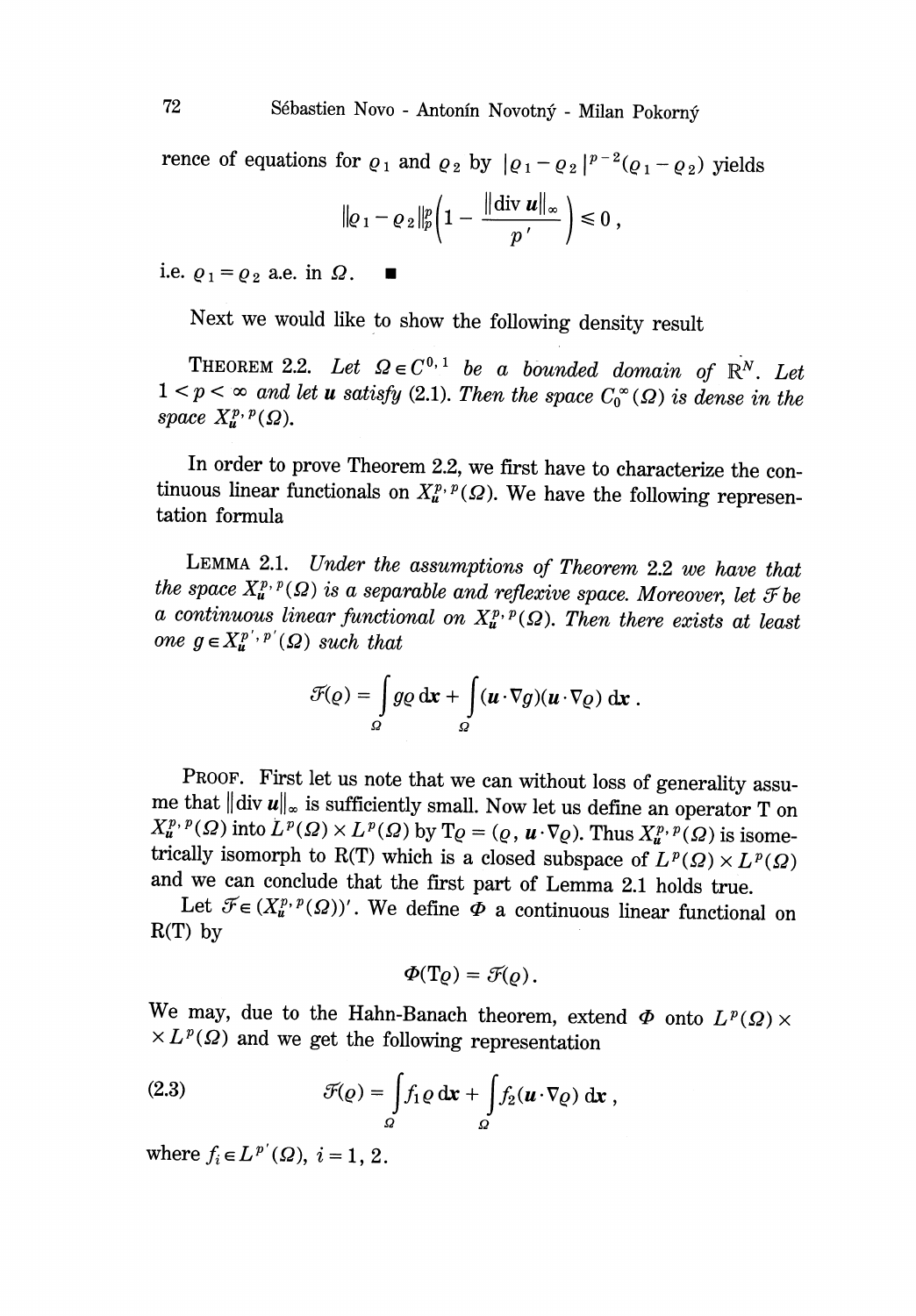Now under the assumptions (2.1) there exists a unique solution  $(G_1, G_2) \in X_u^{p', p'}(\Omega) \times X_u^{p', p'}(\Omega)$  of the following system

(2.4) 
$$
\frac{1}{2}(f_1 + f_2) = G_1 + \mathbf{u} \cdot \nabla G_1 + \frac{1}{2}(\text{div } \mathbf{u})(G_1 - G_2)
$$

$$
\frac{1}{2}(f_1 - f_2) = G_2 - \mathbf{u} \cdot \nabla G_2 + \frac{1}{2}(\text{div } \mathbf{u})(G_1 - G_2).
$$

To show this, it is enough to define an operator  $S: L^{p'}(Q) \to L^{p'}(Q)$ such that  $S(\omega) = G_2$  where

$$
\frac{1}{2}(f_1 + f_2) = G_1 + \mathbf{u} \cdot \nabla G_1 + \frac{1}{2} (\text{div } \mathbf{u})(G_1 - \omega)
$$
  

$$
\frac{1}{2}(f_1 - f_2) = G_2 - \mathbf{u} \cdot \nabla G_2 + \frac{1}{2} (\text{div } \mathbf{u})(G_1 - G_2).
$$

Since  $\|\text{div } \mathbf{u}\|_{\infty}$  is small, we easily have that the operator S is a contraction and the existence of the unique solution to (2.4) can be established by the Banach fixed point theorem. Thus we can write

$$
f_1 = g + \mathbf{u} \cdot \nabla h + (\text{div } \mathbf{u}) h
$$

$$
f_2 = h + \mathbf{u} \cdot \nabla g ,
$$

where  $g = G_1 + G_2 \in X_\mathbf{u}^{p',p'}(\Omega)$  and  $h = G_1 - G_2 \in X_\mathbf{u}^{p',p'}(\Omega)$ . Inserting this into (2.3) we have

$$
\mathcal{F}(\varrho) = \int_{\Omega} (g + \boldsymbol{u} \cdot \nabla h + (\text{div } \boldsymbol{u}) h) \varrho \, \mathrm{d} \mathbf{x} + \int_{\Omega} (h + \boldsymbol{u} \cdot \nabla g)(\boldsymbol{u} \cdot \nabla \varrho) \, \mathrm{d} \mathbf{x}.
$$

Finally, applying Lemma 1.3, we obtain the following representation formula

$$
\mathcal{F}(\varrho) = \int_{\varOmega} g \varrho \, \mathrm{d} \mathbf{x} + \int_{\varOmega} (\boldsymbol{u} \cdot \nabla g) (\boldsymbol{u} \cdot \nabla \varrho) \, \mathrm{d} \mathbf{x} \; .
$$

Thus to show Theorem 2.2 let us take  $g \in X_{\mu}^{p',p'}(\Omega)$ . Suppose that

(2.5) 
$$
\left[\int_{\Omega} g \varrho \, \mathrm{d} \mathbf{x} + \int_{\Omega} (\mathbf{u} \cdot \nabla g)(\mathbf{u} \cdot \nabla \varrho) \, \mathrm{d} \mathbf{x} = 0, \ \forall \varrho \in C_0^{\infty}(\Omega) \right] \Rightarrow g = 0,
$$

then Theorem 2.2 is shown. Assume that the left-hand side of implication (2.5) holds. Denote  $\omega = \mathbf{u} \cdot \nabla g$ . Then evidently  $\omega \in L^{p'}(\Omega)$  and we have in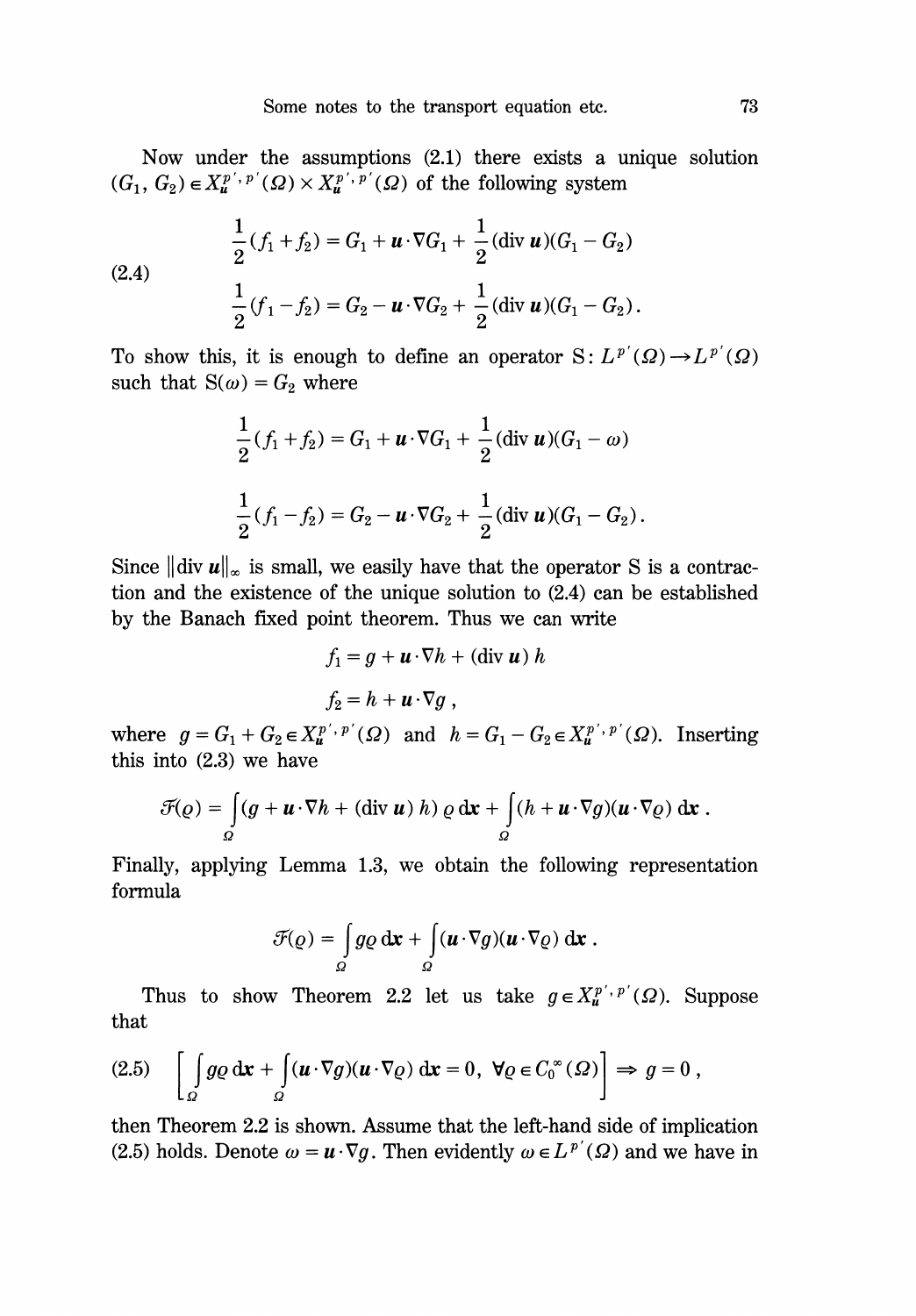the sense of distributions

$$
(2.6) \t\t\t g = \omega \operatorname{div} \boldsymbol{u} + \boldsymbol{u} \cdot \nabla \omega .
$$

Therefore  $\mathbf{u} \cdot \nabla \omega \in L^{p'}(\Omega)$  and thus  $\omega \in X_n^{p',p'}(\Omega)$ .

We conclude the proof of Theorem 2.2 by the following lemma

LEMMA 2.2. Under the assumptions of Theorem 2.2 implication (2.5) holds true.

PROOF. We take  $\delta > 0$  and we multiply equality (2.6) by  $\frac{1}{(2)^{2-p}}$  if  $p' < 2$  and by g if  $p' > 2$ . In the last case, since evidently g and  $\omega$  belong to  $X^{p',p'}_u(\Omega)$ , we can apply Lemma 1.3 to get

$$
||g||_2^2 = \int_{\Omega} (\text{div } \mathbf{u}) \, \omega g \, \text{d}\mathbf{x} + \int_{\Omega} (\mathbf{u} \cdot \nabla \omega) \, g \, \text{d}\mathbf{x}
$$
  
= 
$$
-\int_{\Omega} (\mathbf{u} \cdot \nabla g) \, \omega \, \text{d}\mathbf{x} = -\int_{\Omega} |\mathbf{u} \cdot \nabla g|^2 \, \text{d}\mathbf{x} ,
$$

and thus  $g = 0$ . Now if  $p' < 2$  we must proceed more carrefully. We have

$$
\int_{\Omega} \frac{g^2}{(1+|g|+\delta|\omega|)^{2-p'}} dx = \int_{\Omega} \frac{(\text{div } u) \omega g}{(1+|g|+\delta|\omega|)^{2-p'}} dx
$$

$$
+ \int_{\Omega} \frac{(u \cdot \nabla \omega) g}{(1+|g|+\delta|\omega|)^{2-p'}} dx
$$

We want to apply the Green formula in the last term of the right hand side. Since g and  $\mathbf{u} \cdot \nabla \omega$  belong to  $L^{p'}(\Omega)$ ,  $p' < 2$ , we must show the Green formula separately for this case, see Lemma 2.3 below. Applying Lemma 2.3 we get

$$
\int_{\Omega} \frac{g^2}{(1+|g|+\delta|\omega|)^{2-p'}} dx = -\int_{\Omega} \frac{(u \cdot \nabla g) \omega}{(1+|g|+\delta|\omega|)^{2-p'}} dx
$$

$$
+ (2-p') \int_{\Omega} \frac{(u \cdot \nabla g) |g| \omega}{(1+|g|+\delta|\omega|)^{3-p'}} dx
$$

$$
+ (2-p') \int_{\Omega} \frac{\delta(u \cdot \nabla \omega) g |\omega|}{(1+|g|+\delta|\omega|)^{3-p'}} dx.
$$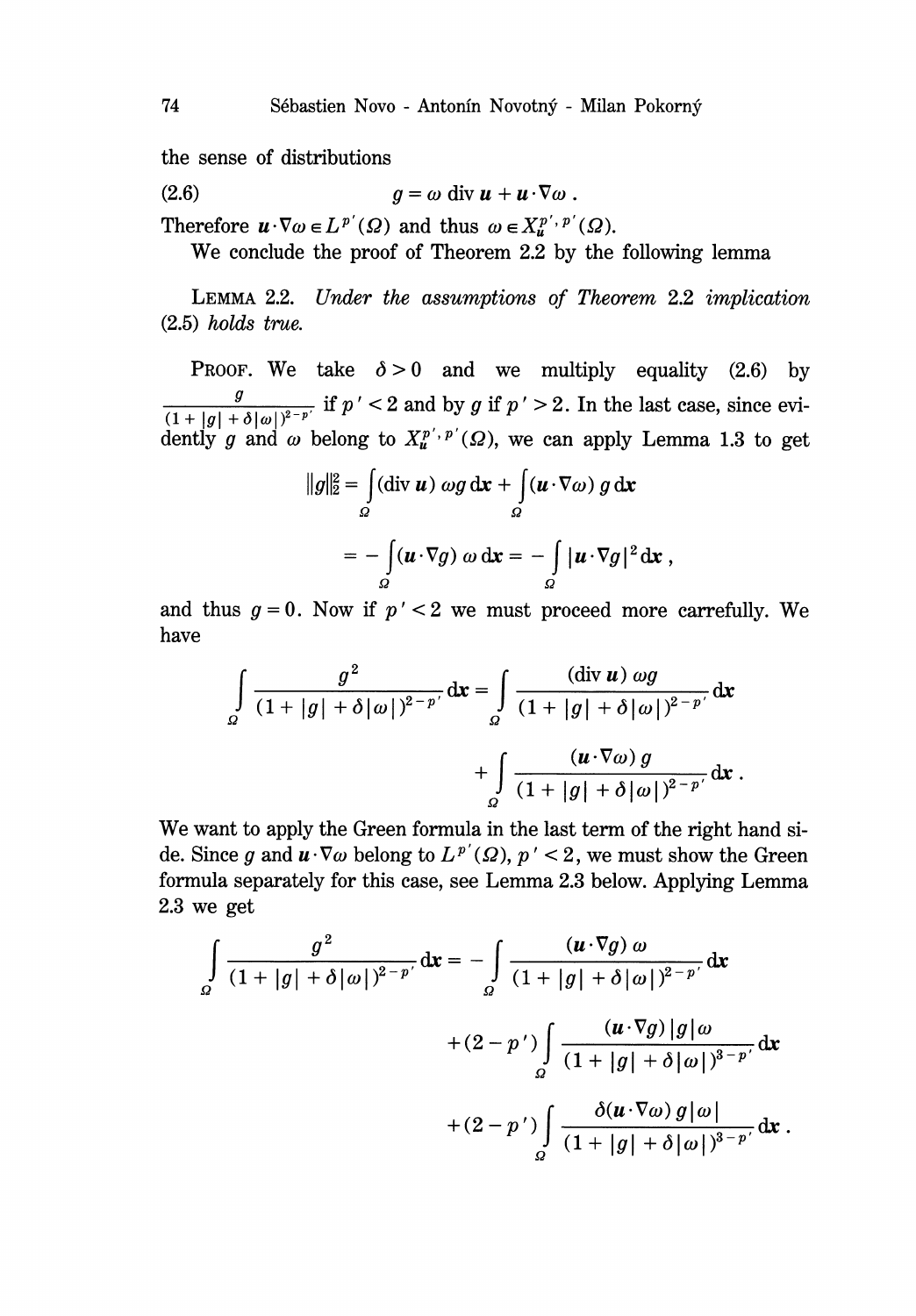Evidently, we have

$$
\int_{\Omega} \frac{g^2}{(1+|g|+\delta|\omega|)^{2-p'}} d\mathbf{x} + (p'-1) \int_{\Omega} \frac{(u \cdot \nabla g)^2}{(1+|g|+\delta|\omega|)^{2-p'}} d\mathbf{x}
$$
  

$$
\leq (2-p') \int_{\Omega} \frac{\delta |u \cdot \nabla \omega| |g| |\omega|}{(1+|g|+\delta|\omega|)^{3-p'}} d\mathbf{x}.
$$

Since

$$
\int_{\Omega} \frac{\delta |\boldsymbol{u} \cdot \nabla \omega| |g| |\omega|}{(1+|g|+\delta |\omega|)^{3-p'}} d\mathbf{x} \leq \int_{\Omega} |\boldsymbol{u} \cdot \nabla \omega| (1+|g|+\delta |\omega|)^{p'-1} d\mathbf{x} \leq C,
$$

where C is a constant independent of  $\delta$ , we can pass with  $\delta$  to zero by means of the Lebesgue dominated convergence theorem to obtain

$$
\int\limits_{\varOmega} \frac{g^2}{(1+|g|+|\omega|)^{2-p^*}}{\rm d}x\leqslant 0\ ,
$$

which finshes the proof of Lemma 2.2 and thus the proof of Theorem  $2.2.$   $\blacksquare$ 

LEMMA 2.3. Under the assumptions of Theorem 2.2 and for  $\omega$ ,  $g$   $\in$  $\in X_{\mathbf{u}}^{p',p'}(\Omega)$  we have the Green formula

$$
\int_{\Omega} \frac{(\mathbf{u} \cdot \nabla \omega) g}{(1+|g|+\delta|\omega|)^{2-p'}} d\mathbf{x} = -\int_{\Omega} \frac{(\mathrm{div} \mathbf{u}) \omega g}{(1+|g|+\delta|\omega|)^{2-p'}} d\mathbf{x}
$$

$$
-\int_{\Omega} \frac{(\mathbf{u} \cdot \nabla g) \omega}{(1+|g|+\delta|\omega|)^{2-p'}} d\mathbf{x} + (2-p') \int_{\Omega} \frac{(\mathbf{u} \cdot \nabla g) |g| \omega + \delta(\mathbf{u} \cdot \nabla \omega) g |\omega|}{(1+|g|+\delta|\omega|)^{3-p'}} d\mathbf{x}.
$$

PROOF. We take  $\omega_k$  and  $g_k$  such that  $\omega_k \to \omega$ ,  $g_k \to g$  in  $L^{p'}(\Omega)$  and  $u \cdot \nabla \omega_k \to u \cdot \nabla \omega$ ,  $u \cdot \nabla g_k \to u \cdot \nabla g$  in  $L^1(\Omega)$  (see Theorem 1.1). Let  $\varepsilon > 0$ . Then we apply the Green formula on the term

$$
\int\limits_{\Omega} \frac{\left(\boldsymbol{u}\cdot\nabla\omega_{k}\right) g_{k}}{\left(1+|g_{k}|+\delta|\omega_{k}|\right)^{2-p'}} \frac{1}{\left(1+\varepsilon|g_{k}|^{p'-1}+\varepsilon|\omega_{k}|^{p'-1}\right)} \mathrm{d}\mathbf{x},
$$